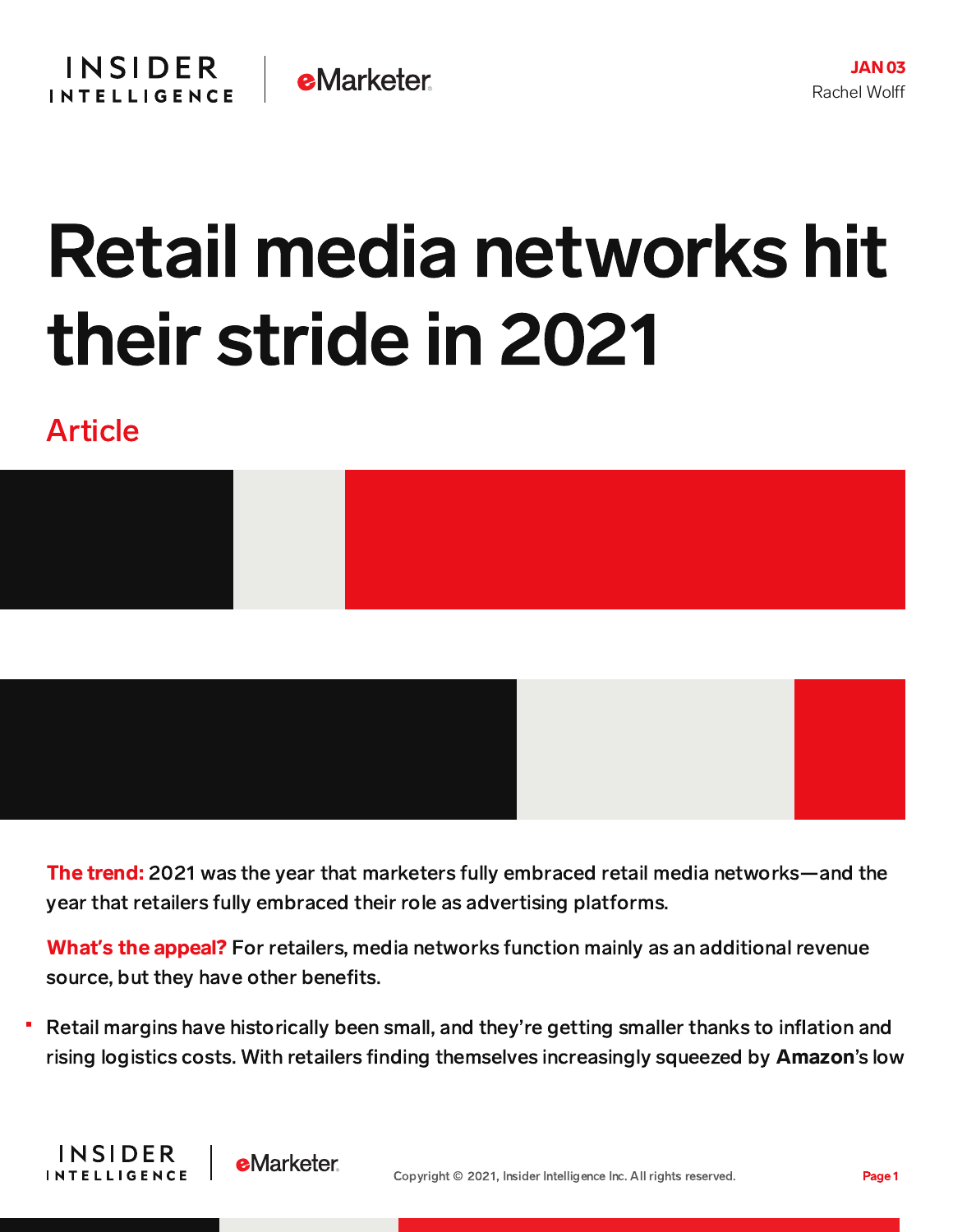prices and free shipping, having an alternative revenue source enables them to compete on price and keep customers coming back.

Retailers also have access to lots of first-party customer data and valuable insights about how people shop. For example, a consumer packaged goods (CPG) brand that chooses to spend with Target would be able to reach customers where they are and identify people with purchase intent—and also potentially guarantee better product placements within the store or on the retailer's ecommerce platform.

| % of respondents in each group                                                                                           |                                     |      |
|--------------------------------------------------------------------------------------------------------------------------|-------------------------------------|------|
|                                                                                                                          | 2020                                | 2021 |
| Gain access to a retailer's first-party data                                                                             | 33%                                 | 62%  |
| Build a stronger partnership with the retailer                                                                           | 49%                                 | 51%  |
| Better understand the shopper at the retailer                                                                            | 19%                                 | 51%  |
| Leverage owned and operate retailer inventory                                                                            | 29%                                 | 49%  |
| Open co-branding opportunities                                                                                           | 38%                                 | 37%  |
| Deliver more personalized communications                                                                                 | 43%                                 | 34%  |
| Access reporting tied to sales (closed loop)                                                                             | 48%                                 | 28%  |
| Oblige merchants as part of negotiations                                                                                 | 48%                                 | 14%  |
| Note: 2020 n=100: 2021 n=100<br>Source: Merkle, "The Evolution of Retail Media Networks" conducted by Ugam, Oct 11, 2021 |                                     |      |
| 270408                                                                                                                   | eMarketer   InsiderIntelligence.com |      |

**Motivations for US CPG Brands to Work with Retail** 

**Media Networks, 2020 & 2021** 

Major players: While Amazon still dominates with 77.7% of US digital retail media spend, companies like Walmart and Instacart are emerging as media networks to watch.

- We forecast Walmart's US digital advertising revenues will hit \$1.55 billion this year, a 53.5% increase for the year. For Q3, the company [reported](https://corporate.walmart.com/media-library/document/q3-fy22-investment-community-call-transcript/_proxyDocument?id=0000017d-29d6-d92b-a97f-fddee48b0000) that its ad business had increased revenue by 240% over two years. While the retailer declined to share specific numbers, the CFO at the time, Brett Biggs, noted that "increased contributions from advertising revenue have helped offset cost pressures" from inflation and supply chain issues.
- Instacart had \$300 million in revenue from advertising last year, and hopes to reach \$1 billion by next year, [per](https://www.wsj.com/articles/instacart-goes-deeper-into-digital-advertising-as-grocery-delivery-slows-11630920600) the Wall Street Journal.
- A study by Merkle [found](https://www.merkleinc.com/thought-leadership/white-papers/evolution-e-retail) that 77% of CPG brands work with Amazon, while 56% work with Walmart Connect, 29% with eBay, and 27% with Home Depot.

## A few key stats:

**INSIDER** 

**INTELLIGENCE** 

**e**Marketer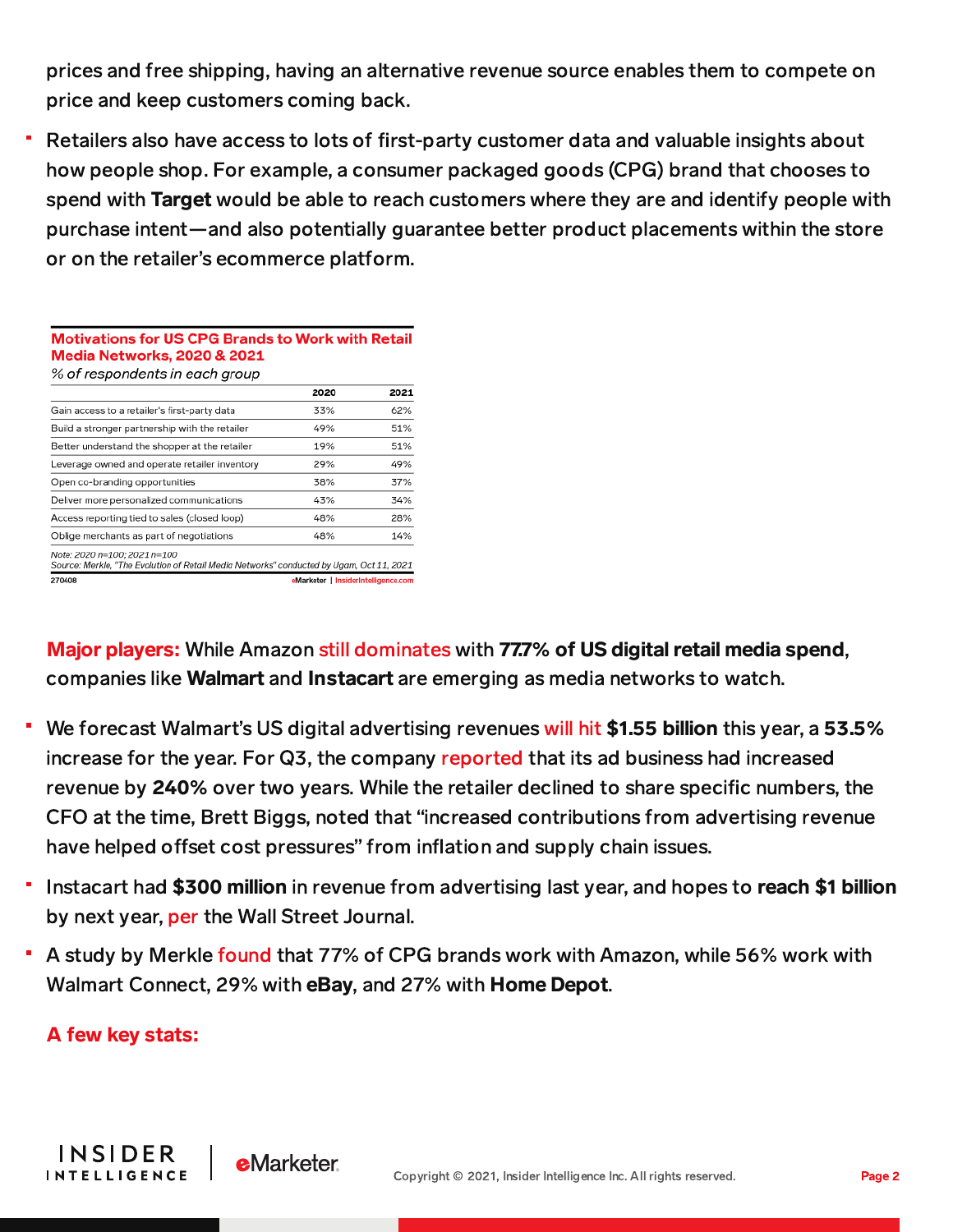- In 2021, a quarter of retailers reported receiving more than \$100 million in revenue from their media networks, [according](https://www.epsilon.com/us/insights/blog/5-insights-on-the-future-of-retail-media) to Forrester.
- By 2023, we predict that retail media will exceed \$50 billion and receive nearly 20% of all digital ad spend.



New entrants in 2021: Several retailers and commerce platforms made their media network debut this year, including:

- Albertsons
- Dollar Tree
- **Gopuff**
- Lowe**'**s

What to expect in 2022: With third-party cookies set to vanish next year, expect to see more advertisers turning to retail media networks to provide valuable insights into consumer behavior. At the same time, Amazon's stranglehold on retail media spend will start to slip, giving competitors like Walmart and Instacart an opportunity to establish themselves.

We anticipate digital retail media advertising will jump by 31.4% in 2022 to \$41.37 billion, marking it out as one of the digital ad segments with the highest growth.